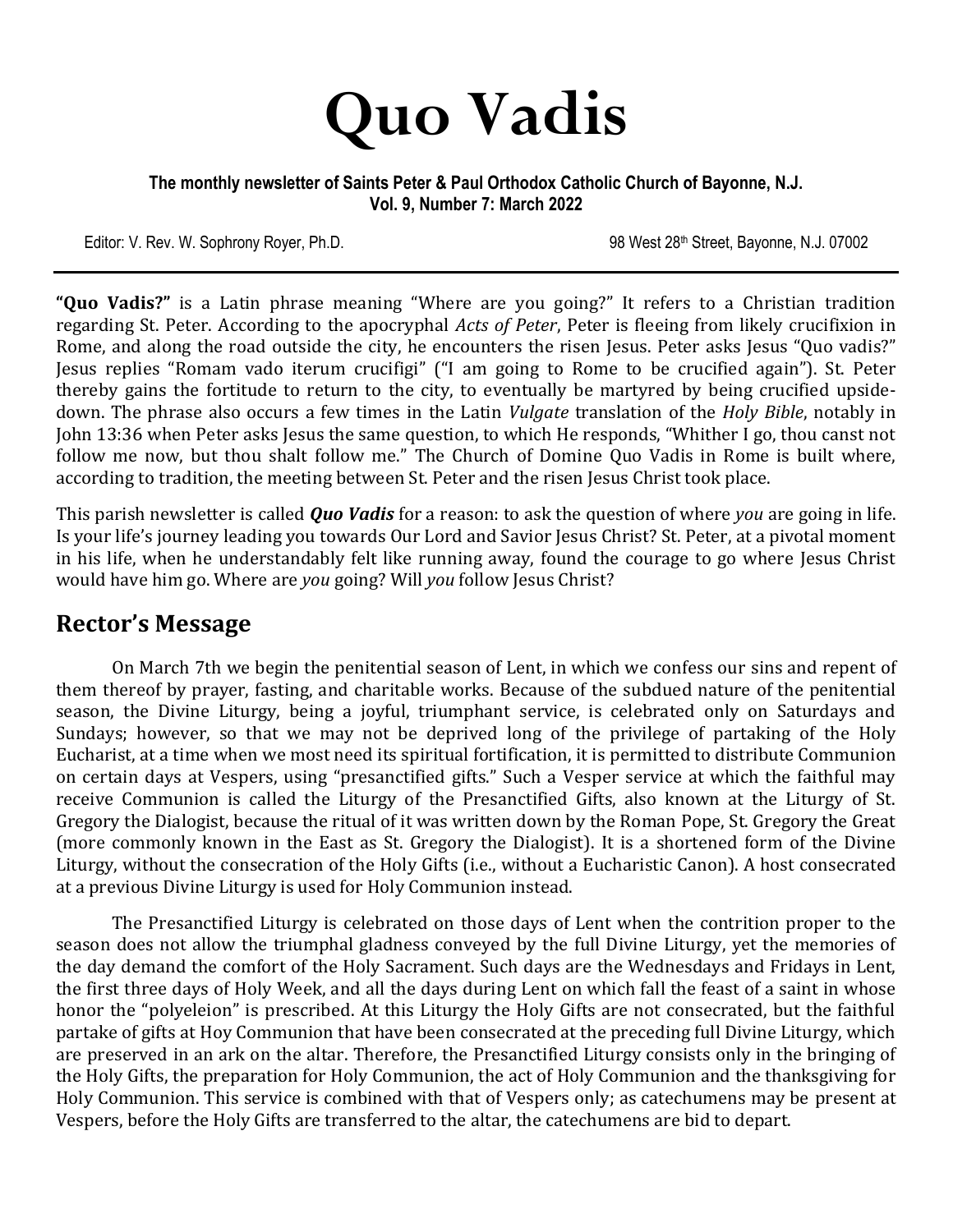The Presanctified Liturgy is attested as an approved tradition in the Eastern Church by Canon 32 of the Quinisext Council in Trullo<sup>1</sup> (AD 692). It was formerly celebrated on most weekdays in Lent in medieval Byzantium; but today it takes place ordinarily only on Wednesdays and Fridays. In the Roman Church its celebration is restricted solely to Good Friday. The custom of celebrated a Presanctified Liturgy first appears in fifth-century Gaul (modern France), and its rite is described in the Gelasian Sacramentary (the oldest known Roman sacramentary in which the feasts are arranged according to the ecclesiastical year), which circulated widely in Gaul (the oldest surviving copy dates from the eighth century). In the Roman Rite, the ciborium<sup>2</sup> containing the hosts consecrated on Holy Thursday are brought to the high altar, and after the Lord's Prayer and a pre-communion prayer, the priest communicates himself and the people. In the reform of the Holy Week liturgy of 1955, the word "presanctified" was dropped from the official documents in the Roman Catholic Church.

Let us look forward, in eager anticipation, to the spiritual fortification and radiance, even if less than the triumphal glory of Divine Liturgy, that we receive in the Liturgy of the Presanctified Gifts. Let us appreciate, too, the wisdom of the Church, which recognized our need for some and light and joy within the penitential "darkness" and somberness of the Great Fast of Lent.

## **Excerpt from the Church Fathers**

*"Have confidence in the compassion of our Creator. Reflect well on what you are now doing, and keep before you the things you have done. Lift up your eyes to the overflowing compassion of heaven, and while He waits for you, draw near in tears to our merciful Judge. Having before your mind that He is a Just Judge, do not take your sins lightly; and having also in mind that He is compassionate, do not despair. The God-Man gives man confidence before God."*

— St. Gregory the Great (540-604)

# **Lives of the Saints**

*St. Balbina of Rome, Virgin-martyr – commemorated on March 31st*

The story of St. Balbina is introduced in the *Acts of Sts. Alexander and Balbina*, where it is said that she was the daughter of Quirinus, a tribune in the Roman Army. Usuardus speaks of her in his martyrology; his account of Balbina rests on the record of the martyrdom of Alexander I. Legend has it that Quirinus was ordered to hold Pope Alexander I and a man named Hermes in prison because of their Christian faith. They were held in separate prisons that were a great distance apart, and both were shackled and well-guarded. Quirinus was trying to convert Hermes back to the old gods, but promised to become a Christian if Hermes could prove that there was an afterlife. Hermes explained that Pope Alexander could make a better argument than he, and asked several times to visit his prison. At first Quirinus agreed to this, but after a while he became angry, convinced that these visits were frivolous excursions. He tightened the guard so that the two would not be able to speak with one another. That night Hermes prayed, and an angel appeared to Pope Alexander, releasing his chains and bringing him to Hermes' prison cell.

 $1$  A council held in 692 by the Eastern bishops to pass disciplinary canons in order to complete the work of the Fifth (AD 553) and Sixth (AD 680-681) Ecumenical Councils, hence its name "Quinisext" or "Fifth-Sixth" Council. It was held in a domed room in the imperial palace of Constantinople, the same venue as the Sixth Ecumenical Council met. Though not an "ecumenical" council in the strict sense, its authority is considered comparable to that of an "ecumenical council."

<sup>&</sup>lt;sup>2</sup> A chalice-shaped vessel, with a lid, used to contain the sacramental body of Christ of the Holy Eucharist. It apparently came into general use in the Western Church in the Early Middle Ages.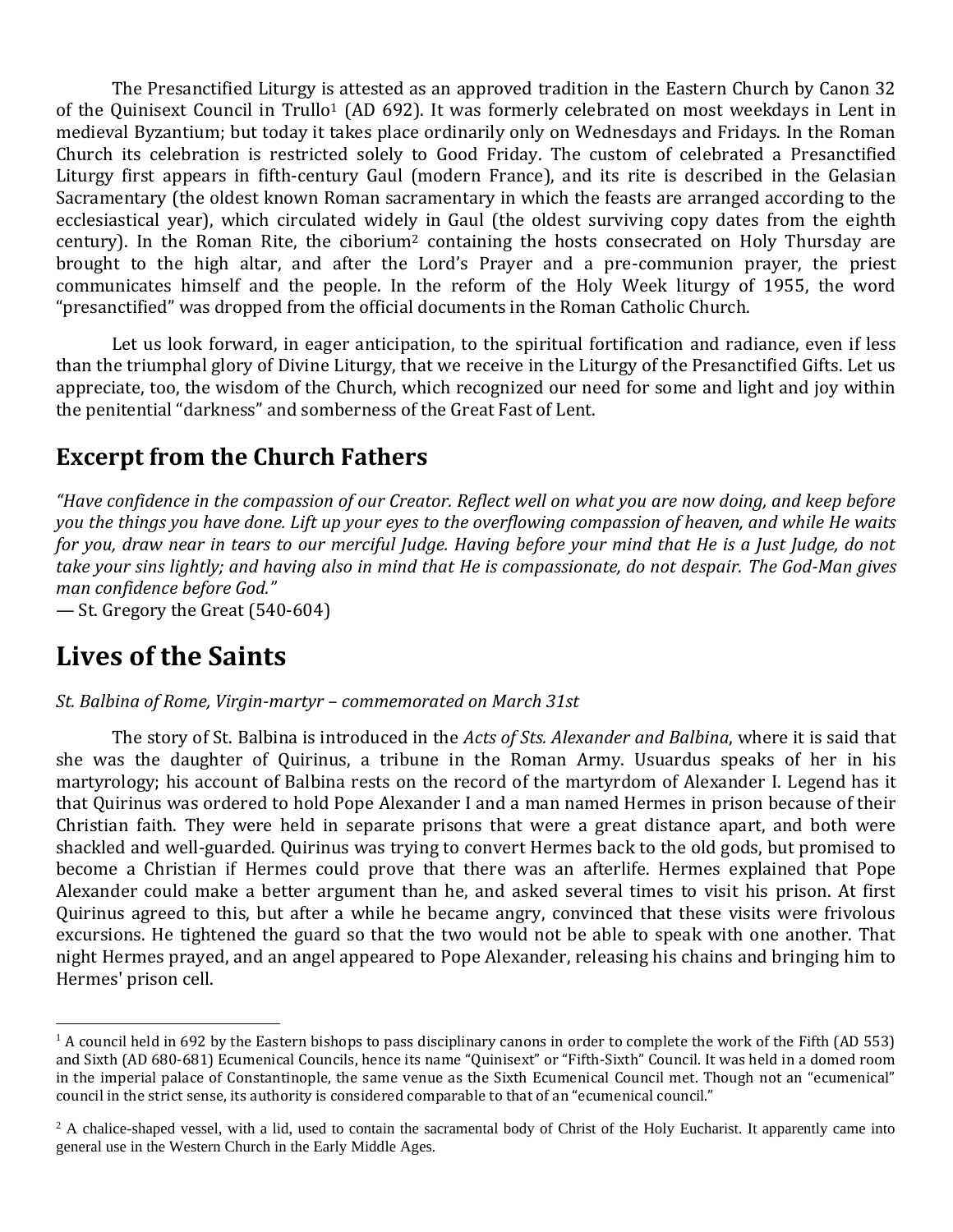The next morning Quirinus came to Hermes cell as usual, and he was shocked to find both men inside. His heart, now open to what the two Christians had to say, he stayed and talked with the men for a while. Hermes shared his story and told of how the Pope with the help of God had raised his son from the dead. Hearing this, Quirinus said that his daughter Balbina had a large goiter, and if the Pope could heal her, he would believe and become a Christian. The Pope asked him to bring her to prison where he was held originally. "How can she find you there, when you're here with Hermes?" Quirinus asked. "He who brought me here, will also bring me back", replied the Pope. So Quirinus quickly returned home and brought his daughter to the prison where he had originally locked up Pope Alexander. There, they found Alexander patiently waiting for them, tightly shackled in the way he had been before. Seeing this, they knelt before him in reverence.

Full of devotion, St. Balbina started to kiss the links of the chains that the Pope was attached to. But he said to her: "You shall not kiss these chains, but go out and find St. Peter's chains. Once you've found them, kiss them with devotion and you will soon be well." Knowing where St. Peter had been held before his martyrdom, Quirinus jumped up immediately and took Balbina with him, and there he found the chains. St. Balbina kissed them and was soon well. Quirinus immediately had Pope Alexander and Hermes pardoned and released. Along with his wife and daughter he was baptized by the Pope. Pope Alexander stipulated that the miracle of the chains should be celebrated from that day forward, and he built the church of the Apostle Peter, where the chains have been held ever since. The church he called "ad Vincula" ("in chains"), is today St. Peter in Chains.

Another account has Quirinus placed as the one ordered to execute Alexander and two others, Eventius, and Theodolus, who had been arrested by order of Trajan. Quirinus converted to Christianity, however, after witnessing miracles performed by these three saints, and he was baptized along with his wife, and daughter Balbina. In both accounts, Quirinus was then arrested as a Christian and martyred through decapitation on March 30, 116. He was buried in the catacomb of Praetextatus on the Via Appia. His grave was later regarded with great veneration and is referred to in the old itineraries (guides for pilgrims) of the Roman catacombs. It is not fully known what happened to St. Balbina after the death of her father, but some accounts list her as living as a virgin recluse nun until her death in A.D. 130. The general consensus is that St. Balbina was found guilty of being a Christian and sentenced to death by Emperor Hadrian. Whether she was drowned or buried alive is a matter of dispute among historians. There is one alternate account that Balbina was arrested along with her father in A.D. 116, and beheaded in the same manner. After her death, she was buried next to her father in the catacomb of Praetextatus on the Via Appia. At a later date, the bones and relics of Quirinus and Balbina were brought to the church built in her honor in the fourth century.

St. Balbina is honored as one of the 140 saints atop the colonnade of St. Peter's Square. Some of her relics were brought to Cologne Cathedral during the Middle Ages, most likely around the same time that Quirinus' body was donated in 1050 by Pope Leo IX to an abbess of Neuss named Gepa (who is called a sister of the pope). The majority of her relics are said to still be in the altar of Santa Balbina Basilica. At some point in the late 15th or early 16th century, St. Balbina's skull was removed from her body and placed inside an ornate reliquary. This reliquary now resides in the Metropolitan Museum of Art in New York City. The Basilica of Santa Balbina is a basilica church in Rome, devoted to St. Balbina. It was built in the fourth century over the house of consul Lucius Fabius Cilo on the Aventine Hill, behind the Baths of Caracalla. The site should not be confused with the location of a catacomb named after her (coem. Balbinae) which lay between the Via Appia and the Via Ardeatina, not far from the little church called Domine Quo Vadis. Over this cemetery another, now lost basilica was erected in the fourth century by Pope Mark. Tradition has it that it was at this church that the Emperor Constantine bade farewell to the Pope on his departure for Constantinople. St. Balbina is commemorated by the Eastern Orthodox Church and the Roman Catholic Church on March 31st.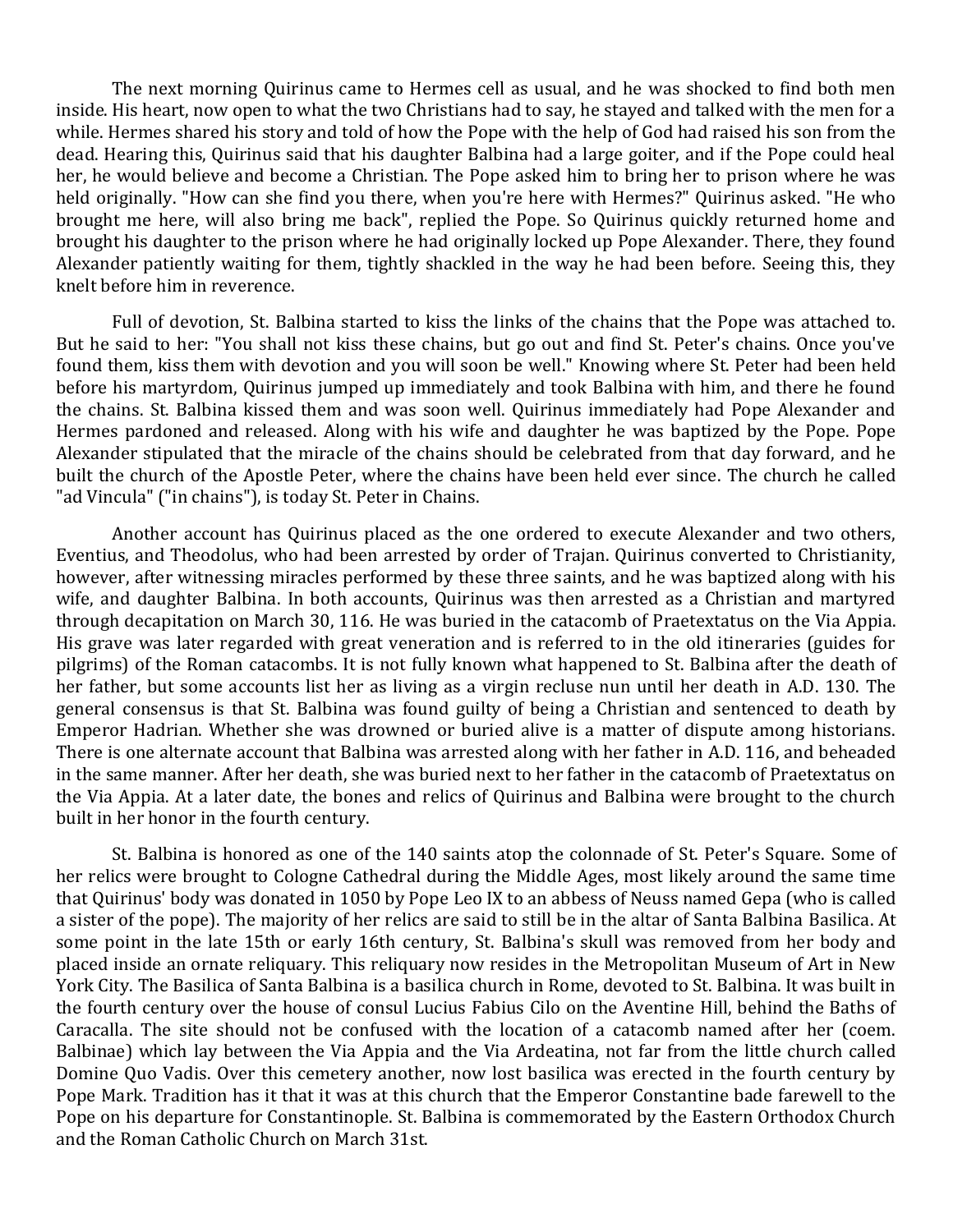## **Modern Theological Classics**

#### The Didache (or, The Lord's Instruction to the Gentiles through the Twelve Apostles), continued

#### **SECOND SECTION: LITURGICAL AND SACRAMENTAL LIFE (7-10, 14)**

This section gives directions affecting church rites and orders. It treats Baptism and Eucharist with the agape. The oldest Eucharistic prayers have come to light in the Didache. It refers to some traditional practices at that time, such as: 1. Baptism was practiced by immersion in a running water, i.e., in the rivers [7:1-3]. This custom was known in the Apostolic era and in the proceeding years. 2. Baptism by pouring water from a vessel or from the hand of the minister of baptism was allowed in cases of scarcity of water. Afterwards this mode was applied only to sick persons who could not leave their bed; hence called clinical baptism [the word κλινικοι from the word κλινη (bed). Clinicus designated one who was baptized on the sick bed]. 3. Fasting is necessary for candidates, the minister of Baptism, and others, for one or two days before Baptism [7:4]. In the Coptic Church this custom is still practised on the same day until Baptism takes place. 4. Weekly fasting on Wednesdays and Fridays, and praying thrice a day, without hypocrisy are necessary. 5. The necessity of regularly receiving the Holy Eucharist [9]. A Coptic translation from the fifth century, of a prayer of thanksgiving to be said over the oil of chrism (µυρον) following the Eucharistic prayers has been found in a papyrus (927) of the British Museum [10:8].

#### **THIRD SECTION: DISCIPLINARY REGULATIONS (11-15)**

Mutual relations of the Christian communities: Scrutiny of wandering Christian ministers (apostles, prophets and teachers) [11]. Reception of traveling brethren [12]. Support of prophets and teachers in the community [13]. Religious life of each community (e.g., divine service on Sunday) [14]. It calls the first "the Lord's Day." The superiors of the communities (bishops, deacons) [15]. Here it mentions bishops and deacons, but no presbyter. St. Clement of Alexandria (2nd century) distinguishes the deaconate, the presbyterate, and the episcopate; but he assumes only a twofold official character, that of presbyters, and that of deacons, perhaps for the following reasons: 1. The word "presbyter" was used some times in a wide meaning to include the bishops and priests, and others in a narrow meaning to express only the priests. 2. The tradition of the church of Alexandria, from the time of evangelist Mark, down to the middle of the third century, the twelve priests elected one from amongst them to be a bishop, as their president. He considered himself as their brother. As the Didache is an Alexandrine document it expresses these feelings at that time.

#### **FOURTH SECTION: THE PAROUSIA OF THE LORD**

This section is an apocalypse apparently based on Matthew 24. It exhorts watching in preparation for the last day, which is at hand. This is the purpose of the Church life in her three aspects: the Christian behavior, the liturgical and sacramental life, and the disciplinary regulations. *Be watchful over your life; never let your lamps go out or your loins be ungirt, but keep yourselves always in readiness, for you can never be sure of the hour when our Lord may be coming. Come often together for spiritual improvement; because all the past years of your faith will be no good to you at the end, unless you have made yourselves perfect. In the last days of the world false prophets and deceivers will abound, sheep will be perverted and turn into wolves, and love will change to hate, for with the growth of lawlessness men will begin to hate their fellows and persecute them and betray them. Then the Deceiver of the World will show himself, pretending to be a Son of God and doing signs and wonders, and the earth will be delivered into his hands, and he will work such wickedness as there has never been since the beginning. After that, all humankind will come up for their fiery trial; multitudes of them will stumble and perish, but such as remain steadfast in the faith will be saved by the Curse. And then the signs of the truth will appear: first the sign of the opening heavens, next the sign of the trumpet's voice, and thirdly the rising of the dead - not of the dead - not of all the dead, but, as*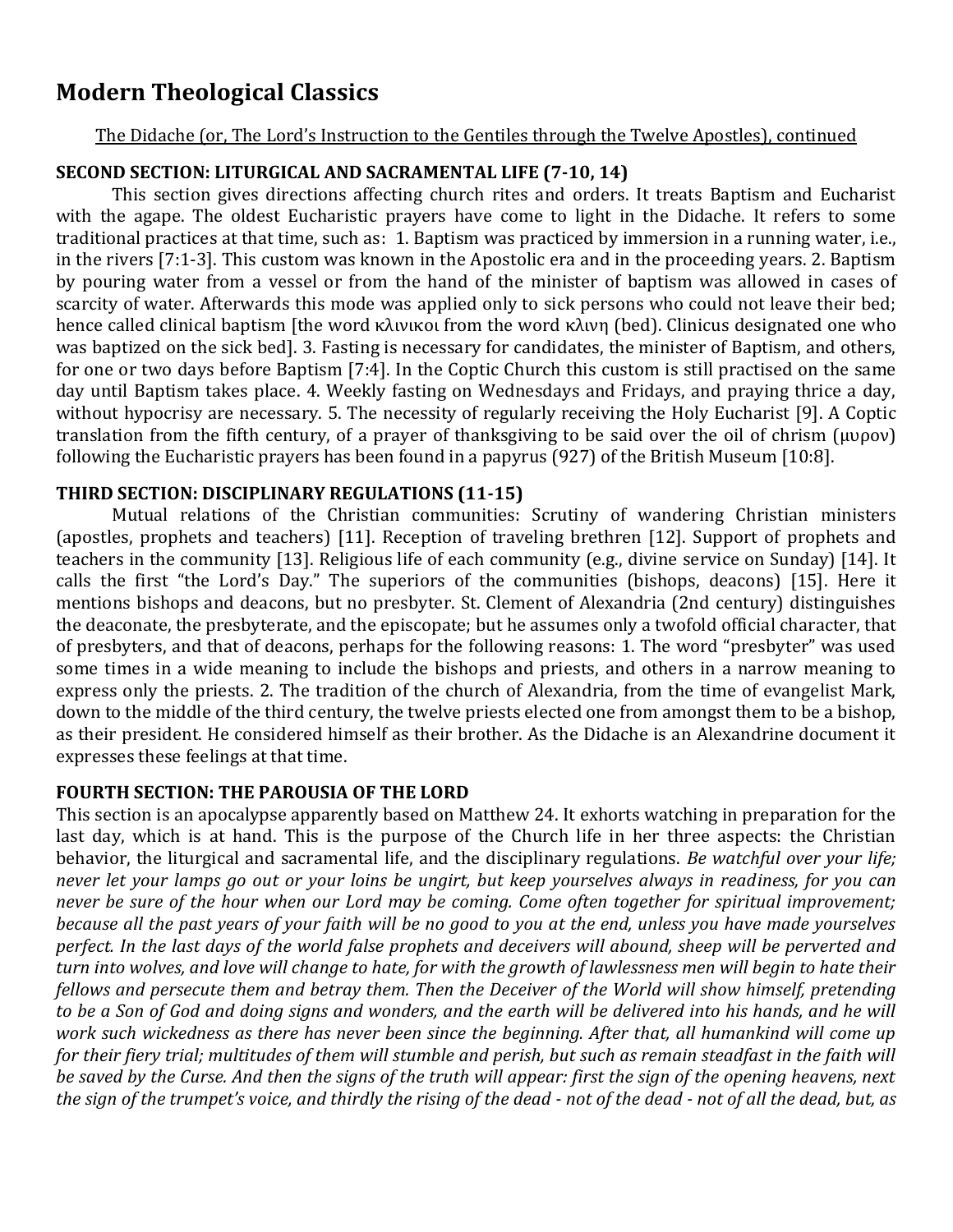*it says, the Lord will come, and with him all his holy ones. And then the whole world will see the Lord as He comes riding on the clouds of heaven ... 3*

## **NOTE**

In the Early Church, some Christians tried to consider it as a book of the New Testament, but many of the Fathers emphasized that it was not canonized, such as Athanasius of Alexandria, Eusebius [of Caesarea], and Rufinus.

*Fr. Tadros Y. Malaty,<sup>4</sup> "The Apostolic Fathers," pp. 53-56.*

# **Recipe of the Month**

## Lemon Spaghetti with Spinach

*This Sicilian recipe of lemon spaghetti with spinach is a perfect meal for busy weeknights! It's a "one pot" meal—delicious, comforting, and 100% vegan! Yet, it is creamy and has a deep lemon flavor. The pasta is cooked in the pasta sauce, thereby giving the pasta dish a much deeper flavor! And you've got less dirty pots and pans this way, which is also great. Although considered more of a "summer" recipe, it makes a superb Lenten dish.*

## **Ingredients:**

- one onion
- garlic
- vegetable broth
- coconut milk
- spaghetti
- one lemon (shaved for lemon zest and squeezed for lemon juice)
- fresh spinach
- salt, pepper, and red pepper flakes

## **Directions:**

(1) In a large pot, heat some oil and sauté the onion for 3 minutes until it becomes translucent. Then add the garlic and cook it for another minute.

(2) Add the uncooked spaghetti, the vegetable broth, the coconut milk, and the lemon juice.

(3) Stir a couple of times and gently push the spaghetti in the liquid when they're soft enough (this might take a couple of minutes. Try not to break them when they're still too hard). Cook for 15-18 minutes.

(4) When the spaghetti is *al dente*, stir in the spinach and the lemon zest. Cook for 2 more minutes and season with salt, pepper, and red pepper flakes. Enjoy!

<sup>3</sup> Penguin Classics: *Early Christian Writings* (1968), p. 197-198.

<sup>4</sup> Fr. Tadros Y. Malaty (b. 3/16/1937) is a Coptic Orthodox priest, theologian, and prolific writer, based at the famous Church of St. George in Sporting, Alexandria, Egypt. His theological, spiritual, liturgical, and historical books are characterized by an abundance of biblical and patristic references. He composed a complete set of patristic commentaries that cover the entire Old and New Testaments, and he has authored many books about the lives of the Early Church Fathers and Martyrs that reveal how they led their lives as a "living Bible" and as role models for all Christians. In the 1960's he began publishing his books and booklets in Arabic, and many of them have since been translated into English.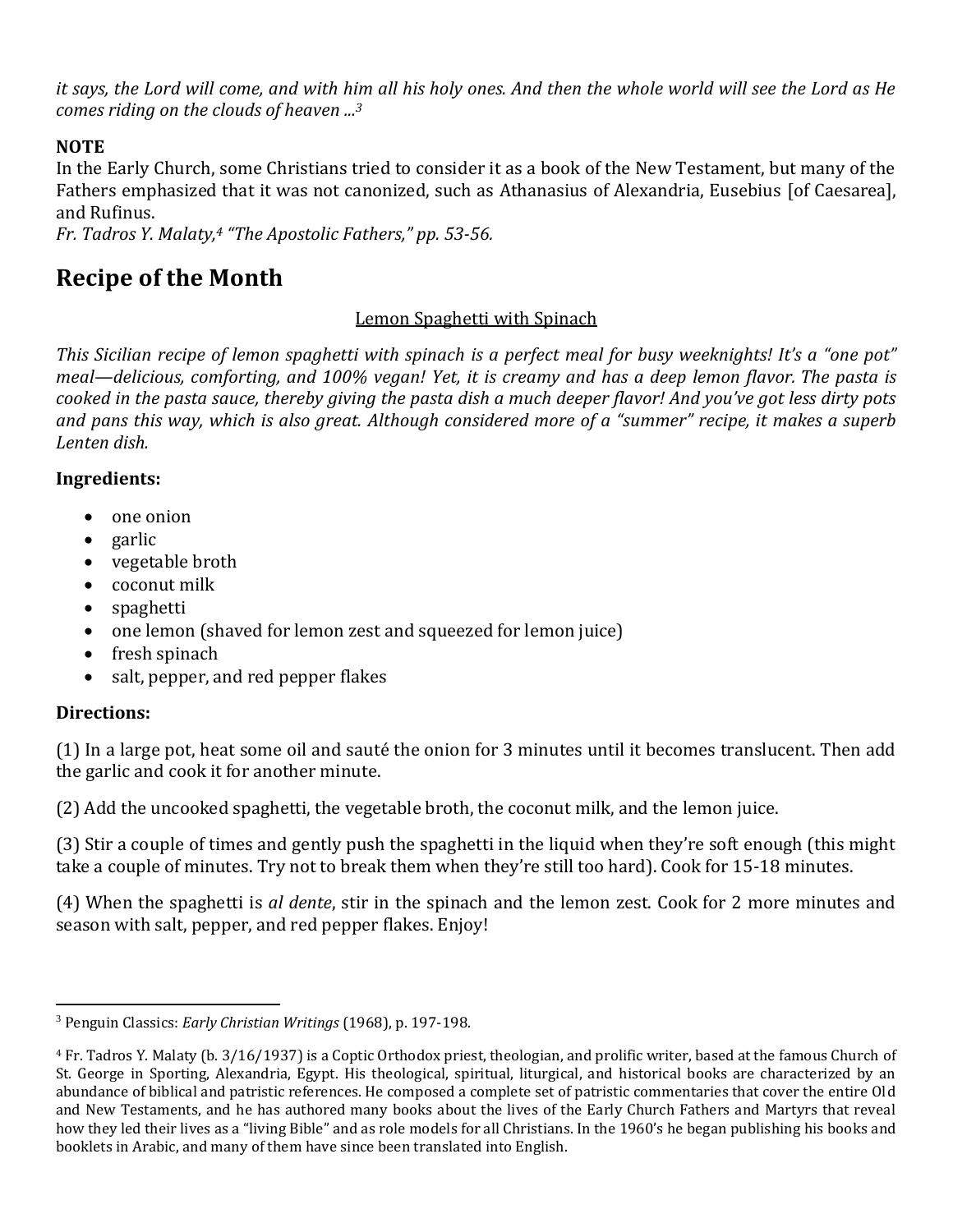# **Parish News**

#### Parish Council Meeting

The parish council is meeting on Sunday, March 20, 2022, after Divine Liturgy.

#### Confessions

In-person confessions may be done without masks for those who are fully vaccinated. If you prefer to wear a mask, of course that is fine, and Fr. Sophrony will wear a mask upon request. Confessions may be heard after any Vespers; otherwise, call the Rectory at 201-436-3244 for an appointment.

## **Schedule of Services**

5:00 PM (Saturday) – Great Vespers 6:00 PM (Friday) – Presanctified Liturgy w. 9:30 AM (Sunday) – Divine Liturgy w. Rite of Litany of the Departed & General Parastas Forgiveness 5:00 PM (Saturday) – Great Vespers

March 7-10, 2022 [*1st Week of Lent*]

6:00 PM (Monday) – Great Canon of Repentance 6:00 PM (Tuesday) – Great Canon of Repentance 6:00 PM (Thursday) – Vigil w. Lity 6:00 PM (Wednesday) – Great Canon of Repentance 9:30 AM (Friday) – Vesperal Liturgy 6:00 PM (Thursday) – Great Canon of Repentance

March 12-13, 2022

9:30 AM (Saturday) – Divine Liturgy 9:30 AM (Sunday) – Divine Liturgy 5:00 PM (Saturday) – Great Vespers 9:30 AM (Sunday) – Divine Liturgy

# **Daily Bible Readings\***

1. Jude 1:1-10; Luke 22:39-42, 45-23:1 19. Hebrews 3:12-16; Mark 1:35-4 3. Jude 1:11-25; Luke 23:2-34, 44-56 20. Hebrews 1:10-2:3; Mark 2:1-12 5. Romans 14:19-23, 16:25-27; Matthew 6:1-13 25. Hebrews 2:11-18; Luke 1:24-38 6. Romans 13:11-14:4; Matthew 6:14-21 26. Hebrews 10:32-38; Mark 2:14-17 9. Hebrews 12:1-10; Matthew 20:1-16 27. Hebrews 4:14-5:6; Mark 8:34-9:1 12. 2 Timothy 2:1-10; John 15:17-16:2 31. Hebrews 7:26-8:2; John 10:9-16 13. Hebrews 1:1-12; Mark 2:23-3:5

March 5-6, 2022 March 18-20, 2022

9:30 AM (Sunday) – Divine Liturgy

March 24-25, 2022 [*Holy Annunciation*]

March 26-27, 2022

5:00 PM (Saturday) – Great Vespers

On 3/13/2022, Orthodoxy Sunday Vespers – Holy Resurrection Church, Wayne, N.J., at 5 PM. Homilist is Bishop Alexis (Trader).

\* There are no weekday Liturgy readings during Great Lent, on account of there being no Liturgies (other than the Liturgy of the Presanctified Gifts) on weekdays during Great Lent in Eastern Orthodox liturgical tradition. Liturgy readings are appointed only for Saturdays and Sundays (except for the great feast of Holy Annunciation on 3/25 and the feasts of saints for whom the "polyeleion" is prescribed).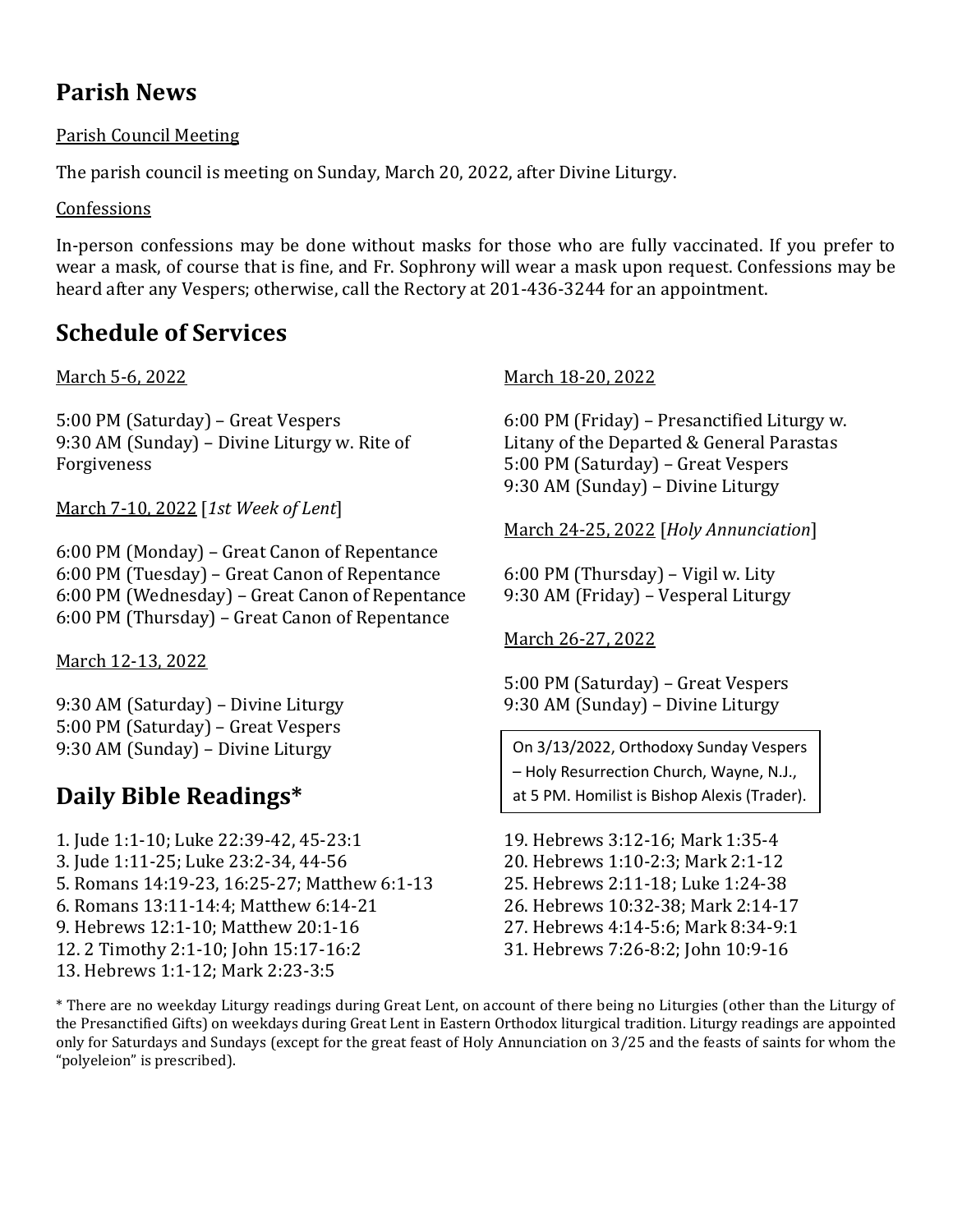# **Special Donations**

*Special Donations may be offered at \$10/week for the Altar Vigils, and \$5/week for any one of the following: Sanctuary Lamp, St. John's Cross, St. Nicholas' Cross, and Triple Candelabra, and may be offered in memory of the departed or in honor of the living. Please note that for Special Donations in April to be acknowledged in Quo Vadis, it is necessary for the donation to be recorded in the Special Donations register in the church vestibule by March 20, 2022.*

#### March 6, 2022

**Altar Vigils** offered by Elizabeth Zuber in memory of Frances Zuber (anniversary of birth) and Joseph Zuber (anniversary of repose). **Sanctuary Lamp** offered by Fr. W. Sophrony Royer in memory of Concetta Royer (anniversary of birth). **St. John's Cross** offered by Fr. W. Sophrony Royer in memory of Rt. Rev. Bishop John (Legky). **St. Nicholas' Cross** offered by Fr. W. Sophrony Royer in memory of Antonetta Cusano (anniversary of birth). **Triple Candelabra** offered by Fr. W. Sophrony Royer in memory of Angela DiGiovanni (10th anniversary of repose). **Sacramental Bread** offered by Tais Fedetz for the health of her family and friends.

#### March 20, 2022

**Sanctuary Lamp** offered by Fr. W. Sophrony Royer in memory of Rena Robichaud.



# **Parish Centennial**

This year is our parish's the 100th anniversary. Our centennial celebration includes two special events:

(1) On September 24-25, 2022, the Miraculous Icon of St. Anna from St. Tikhon's Orthodox Monastery will visit Ss. Peter & Paul's. Commissioned by Archimandrite Athanasy (Mastalski), rector of Our Lady Joy of All Who Sorrow Church in Philadelphia, from the Mount of Olives Convent in Jerusalem in 1998, and blessed at the Church of the Holy Sepulcher, the icon began weeping fragrant myrrh in 2004. The icon has been kept at St. Tikhon's Monastery since 2012, and still has a wonderful heavenly fragrance, but is not currently weeping. Assistance and healings are still wrought by the Miraculous Icon of St. Anna and she continues to work wonders for those who approach with faith. The Abbot of St. Tikhon's Monastery, Archimandrite Sergius (Bowyer), a noted speaker, will also present a lecture that weekend.

(2) On October 23, 2022, we will have the main celebration of our centennial, with a Hierarchical Divine Liturgy at 9:30 AM, followed by a banquet at the Knights of Columbus Hall (corner of Avenue C and West 30th Street) at 12:00 AM. His Eminence, Archbishop Michael will be present, and we are hopeful that His Beatitude, Metropolitan Tikhon will be present as well. A commemorative anniversary book is being planned, with silver-page, full-page, half-page, and quarter-page ads being available.

Updates of our plans for the parish centennial will appear in subsequent issues of *Quo Vadis*.